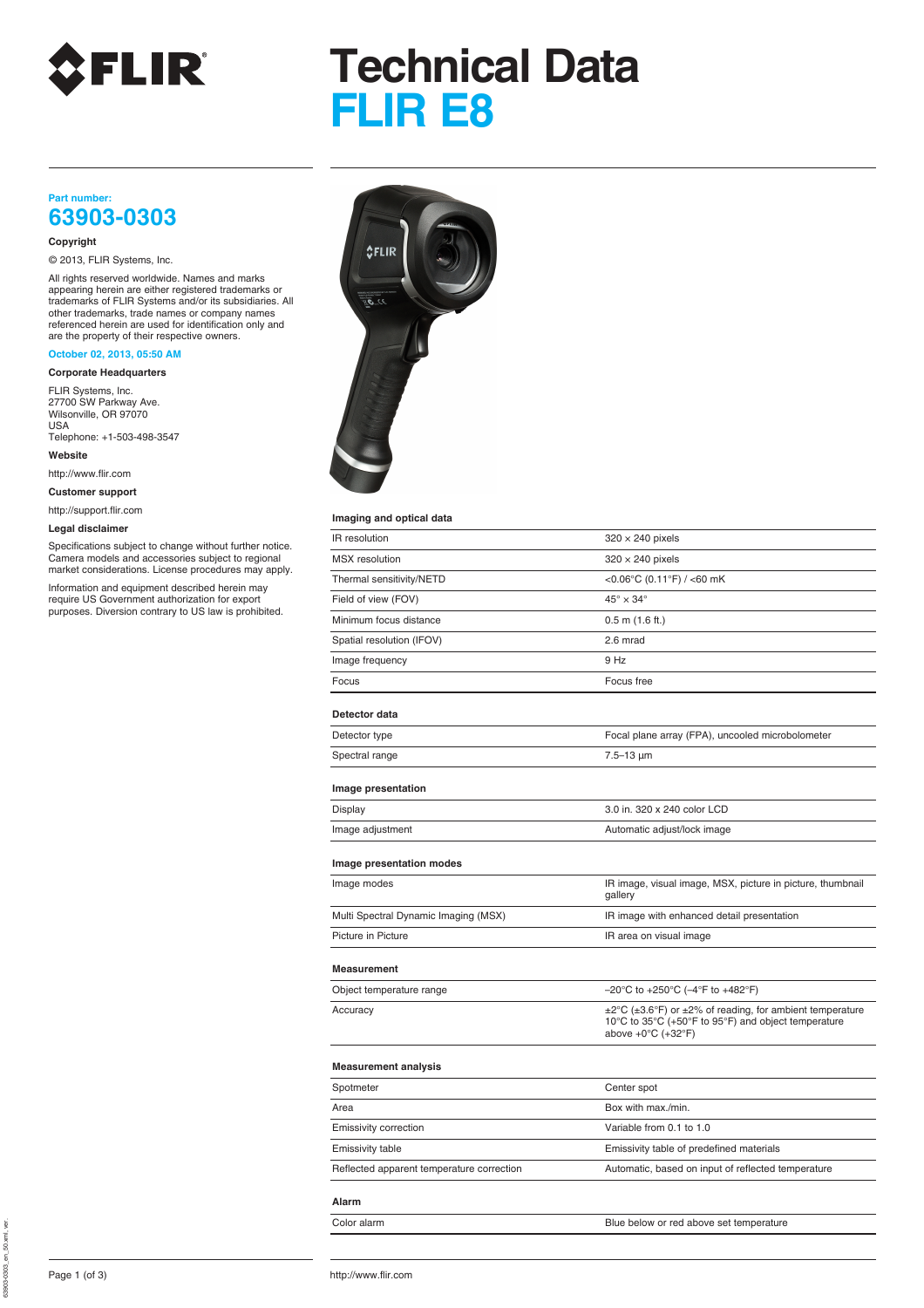

## **FLIR E8**

## **Set-up P/N: 63903-0303**

| P/N: 63903-0303                | Set-up                                                                                                                                                                                                                                                                              |                                                                                         |
|--------------------------------|-------------------------------------------------------------------------------------------------------------------------------------------------------------------------------------------------------------------------------------------------------------------------------------|-----------------------------------------------------------------------------------------|
| © 2013, FLIR Systems, Inc.     | Color palettes                                                                                                                                                                                                                                                                      | Black and white, iron and rainbow                                                       |
| All rights reserved worldwide. | Set-up commands                                                                                                                                                                                                                                                                     | Local adaptation of units, language, date and time formats                              |
|                                | <b>Storage of images</b>                                                                                                                                                                                                                                                            |                                                                                         |
|                                | Image storage capacity                                                                                                                                                                                                                                                              | Internal memory store at least 500 sets of images                                       |
|                                | Image storage mode                                                                                                                                                                                                                                                                  | Simultaneous storage of images in IR, visual and MSX                                    |
|                                | File formats                                                                                                                                                                                                                                                                        | Standard JPEG, 14-bit measurement data included                                         |
|                                | Data communication interfaces                                                                                                                                                                                                                                                       |                                                                                         |
|                                | Interfaces                                                                                                                                                                                                                                                                          | USB Micro: Data transfer to and from PC and Mac device                                  |
|                                | Power system                                                                                                                                                                                                                                                                        |                                                                                         |
|                                | <b>Battery type</b>                                                                                                                                                                                                                                                                 | Rechargeable Li Ion battery                                                             |
|                                | <b>Battery voltage</b>                                                                                                                                                                                                                                                              | 3.7V                                                                                    |
|                                | Battery operating time                                                                                                                                                                                                                                                              | Approx. 4 hours at +25°C (+77°F) ambient temperature and<br>typical use                 |
|                                | Charging system                                                                                                                                                                                                                                                                     | Battery is charged inside the camera or in specific charger.                            |
|                                | Charging time                                                                                                                                                                                                                                                                       | 2.5 hours to 90% capacity in camera. 2 hours in charger.                                |
|                                | Power management                                                                                                                                                                                                                                                                    | Automatic shut-down                                                                     |
|                                | AC operation                                                                                                                                                                                                                                                                        | AC adapter, 90-260 VAC input, 5 VDC output to camera                                    |
|                                | <b>Environmental data</b>                                                                                                                                                                                                                                                           |                                                                                         |
|                                | Operating temperature range                                                                                                                                                                                                                                                         | $-15^{\circ}$ C to +50 $^{\circ}$ C (+5 $^{\circ}$ F to +122 $^{\circ}$ F)              |
|                                | Storage temperature range                                                                                                                                                                                                                                                           | $-40^{\circ}$ C to +70 $^{\circ}$ C ( $-40^{\circ}$ F to +158 $^{\circ}$ F)             |
|                                | Humidity (operating and storage)                                                                                                                                                                                                                                                    | IEC 60068-2-30/24 h 95% relative humidity                                               |
|                                | <b>EMC</b>                                                                                                                                                                                                                                                                          | WEEE 2012/19/EC<br>٠                                                                    |
|                                |                                                                                                                                                                                                                                                                                     | RoHs 2011/65/EC<br>C-Tick<br>EN 61000-6-3<br>EN 61000-6-2<br>FCC 47 CFR Part 15 Class B |
|                                | Encapsulation                                                                                                                                                                                                                                                                       | IP 54 (IEC 60529)                                                                       |
|                                | <b>Bump</b>                                                                                                                                                                                                                                                                         | 25 g (IEC 60068-2-29)                                                                   |
|                                | Vibration                                                                                                                                                                                                                                                                           | 2 g (IEC 60068-2-6)                                                                     |
|                                | Drop                                                                                                                                                                                                                                                                                | 2 m (6.6 ft.)                                                                           |
|                                | Physical data                                                                                                                                                                                                                                                                       |                                                                                         |
|                                | Camera weight, incl. battery                                                                                                                                                                                                                                                        | 0.575 kg (1.27 lb.)                                                                     |
|                                | Camera size $(L \times W \times H)$                                                                                                                                                                                                                                                 | $244 \times 95 \times 140$ mm $(9.6 \times 3.7 \times 5.5$ in.)                         |
|                                | Color                                                                                                                                                                                                                                                                               | Black and gray                                                                          |
|                                | <b>Certifications</b>                                                                                                                                                                                                                                                               |                                                                                         |
|                                | Certification                                                                                                                                                                                                                                                                       | UL, CSA, CE, PSE and CCC                                                                |
|                                |                                                                                                                                                                                                                                                                                     |                                                                                         |
|                                | <b>Shipping information</b>                                                                                                                                                                                                                                                         |                                                                                         |
|                                | Packaging, type                                                                                                                                                                                                                                                                     | Hard case                                                                               |
|                                | Infrared camera<br>Hard transport case<br>٠<br>Battery (2x)<br>$\bullet$<br>• USB cable<br>Power supply/charger with EU, UK, US and Australian plugs<br>Battery charger<br>$\bullet$<br>User documentation CD-ROM<br>$\bullet$<br>Printed documentation<br>FLIR Tools download card |                                                                                         |
|                                | Packaging, weight                                                                                                                                                                                                                                                                   | 2.95 kg (6.50 lb.)                                                                      |
|                                | Packaging, size                                                                                                                                                                                                                                                                     | $303 \times 206 \times 128$ mm $(11.9 \times 8.1 \times 5.0$ in.)                       |
|                                | <b>EAN-13</b>                                                                                                                                                                                                                                                                       | 4743254001015                                                                           |

UPC-12 845188004965